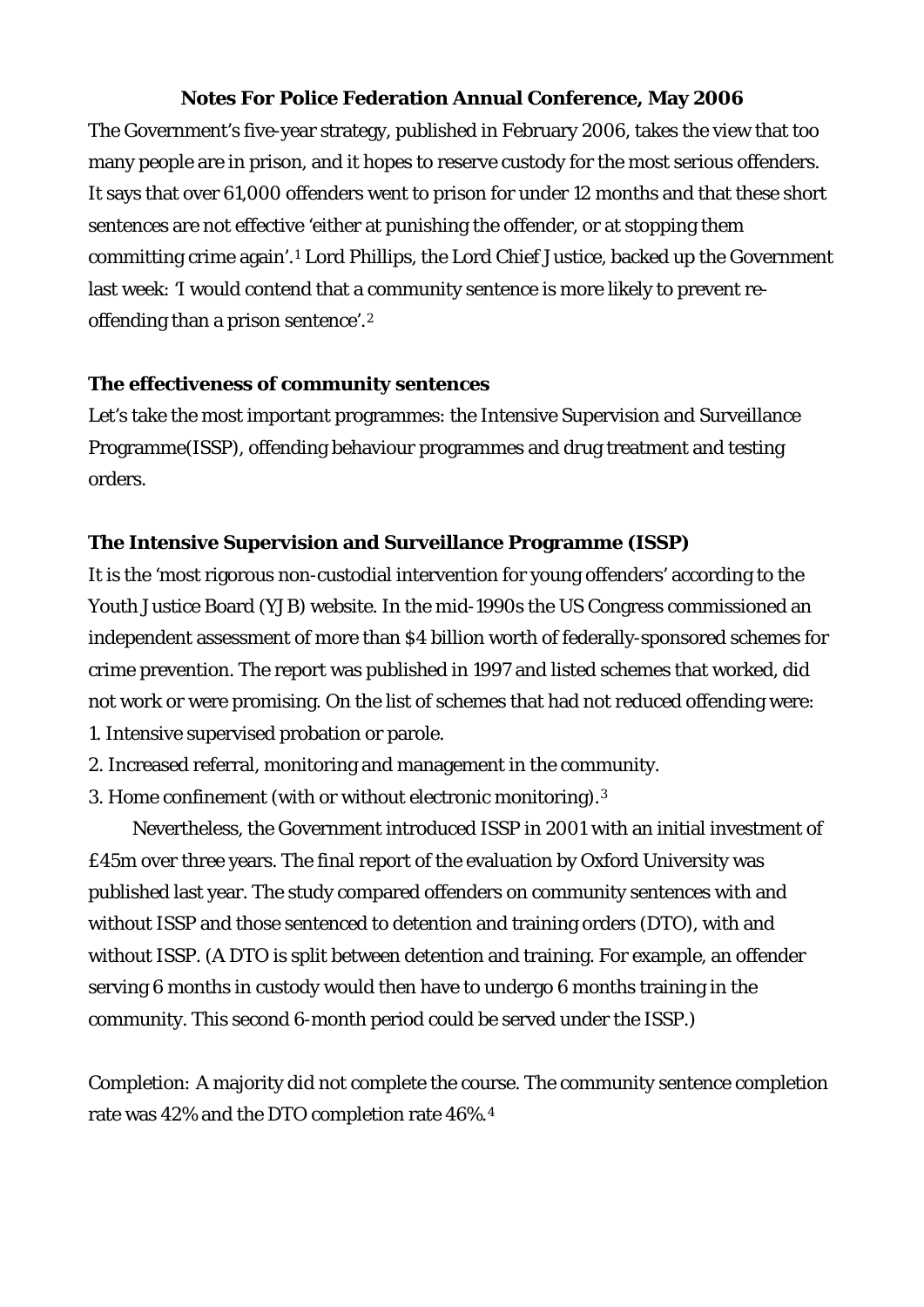*Reconviction*: The overall reconviction rate after 12 months was 89%. After 2 years it was 91%.[5](#page-4-1) How did it compare with the matched group? The reconviction rate in 12 months for those on ISSP as part of a DTO was 91% and 76% for the matched comparison group.

 The ISSP group on Supervision Orders (SOs) or Community Rehabilitation Orders (CROs) achieved an 88% reconviction rate in 12 months. The comparison group, on SOs or CROs without ISSP achieved an 84% rate.

*Frequency of offending*: The group on community ISSP were reconvicted 42% less in the two years after the start of ISSP, compared with the two years before. The community comparison group were reconvicted 39% less.[6](#page-4-1) The DTO ISSP group reoffended 35% less and the comparison group 40% less.[7](#page-4-1) The Oxford University report cites Professor Sir Anthony Bottoms who had studied an earlier version of intensive supervision in 1995. His findings had been similar and he concluded that there was 'no evidence … that any one treatment type was statistically significantly better or worse at preventing reoffending than any other treatment.'[8](#page-4-1)

*Cost-benefit analysis*: The scheme cost £12,274 per start. Savings were calculated by estimating the cost of crimes committed in the two years before ISSP and the cost of those committed in the two years after, using Home Office estimates of the social and economic costs of crime. The final estimate of costs saved is £8,000 per start, or 'negative' as the report puts it.[9](#page-4-1) That is, the scheme cost more and was less effective than ordinary probation.

 However, the £8,000 saving was only achieved by manipulating the findings by removing two 'outliers' from the comparison group. When they were included, the ISSP saving over two years was put at £80,037 per case. The comparison group saving was higher at £81,820 per case over two years.<sup>[10](#page-4-1)</sup>

 After removal of the two 'outliers' the comparison group's saving was reduced to £72,033, allowing the claim that ISSP had saved £80,000 per start, compared with only £72,000 for the control group. The report claimed, 'it is standard practise to restrict applied work to the so-called 'well-behaved' observations'.[11](#page-4-1) Few scholars would agree.

#### **Drug treatment and testing orders**

A Drug Treatment and Testing Order (DTTO) lasts between six months and three years, and includes three compulsory components: a treatment requirement; a testing requirement (at least once a week, but not usually more than once every three days); and a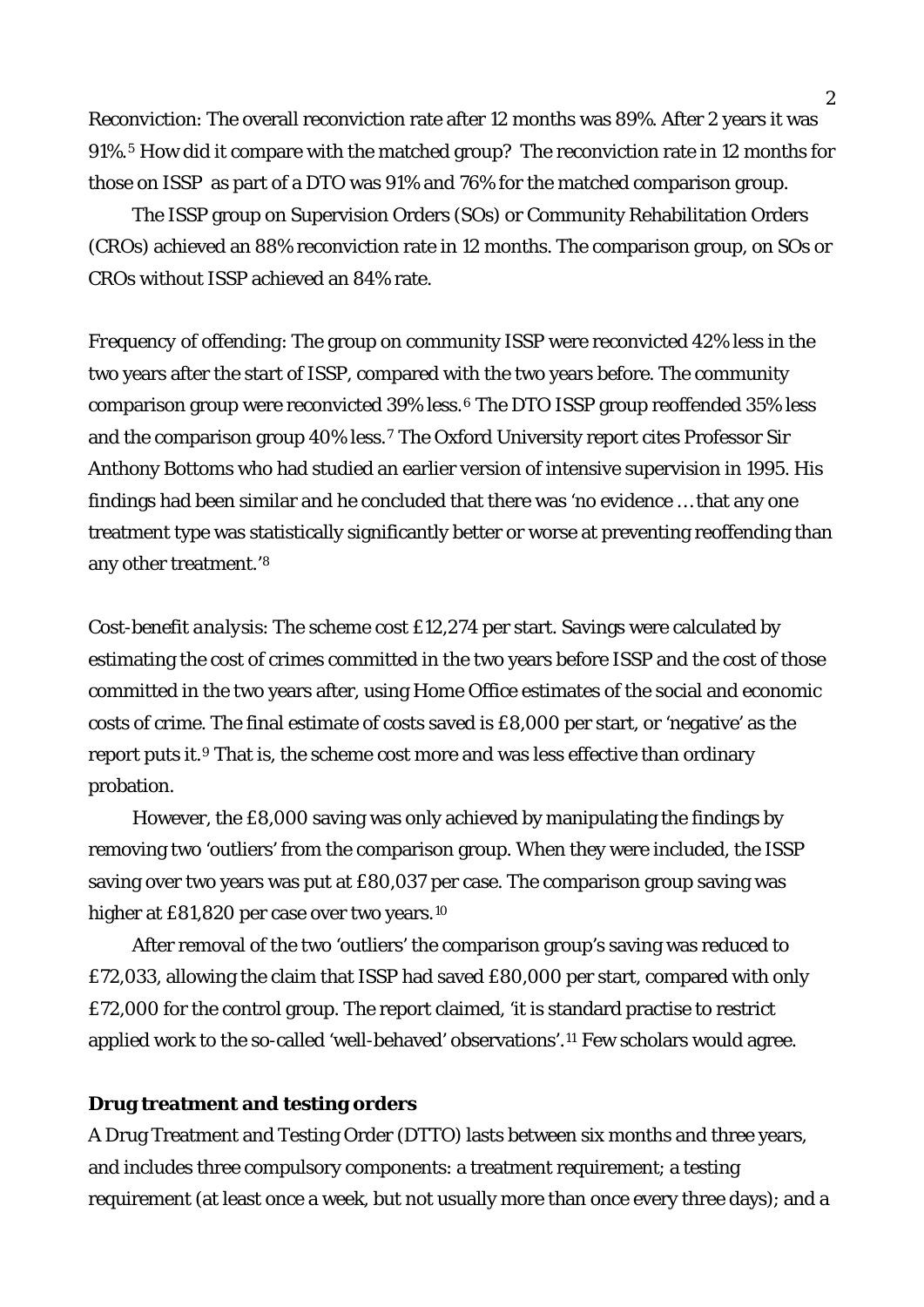provision specifying where the offender is to live. The results of a Home Office study found the two-year reconviction rate was 80 per cent. The completion rate was also low: 30 per cent finished the order and 67 per cent had the order revoked, mainly for noncompliance.[12](#page-4-1)

 There was a large variation in the proportion of orders completed between areas from 71 per cent in Dorset to eight per cent in Kent. But in Dorset orders were usually for 6 months and required offenders to live in a probation hostel. Others typically made orders for 12 months with no residential requirement.

## **Offending Behaviour Programmes**

The Home Office has put considerable effort into cognitive behavioural therapy, including schemes such as Reasoning and Rehabilitation, and Enhanced Thinking Skills. A Home Office study in 2003 acknowledged that the schemes failed: 'This evaluation found no differences in the two-year reconviction rates for prisoners who had participated in a cognitive skills programme between 1996-1998 and a matched comparison group'.[13](#page-4-1) Another Home Office study covering adult males from 1998-2000 found that the reconviction rate for the treatment group was 75.4 per cent and the control group 75.7 per cent.[14](#page-4-1)

## **Breaches**

Since 1994 the proportion of community sentences being breached has gone up, on average; and the proportion of breaches leading to custody has gone down. [Slide 1]

#### **Solutions**

There are four main groups of remedies.

1. Social investment, both public and private, in institutions that encourage a law abiding lifestyle, especially the family and schools.

- 2. Victim precautions to reduce the net advantages of crime (situational prevention), including reducing the opportunities for crime or increasing the trouble and expense.
- 3. Reducing the net benefits of crime by increasing the risk of detection and punishment.
- 4. Personalised programmes to reduce re-offending by convicted criminals. [Slide 2]

*Social investment in moral education*: Most people do not commit crime because they think it is wrong. A recent survey by the Youth Justice Board (YJB) asked young people aged 10-17 what had the biggest effect on stopping young people from committing crimes.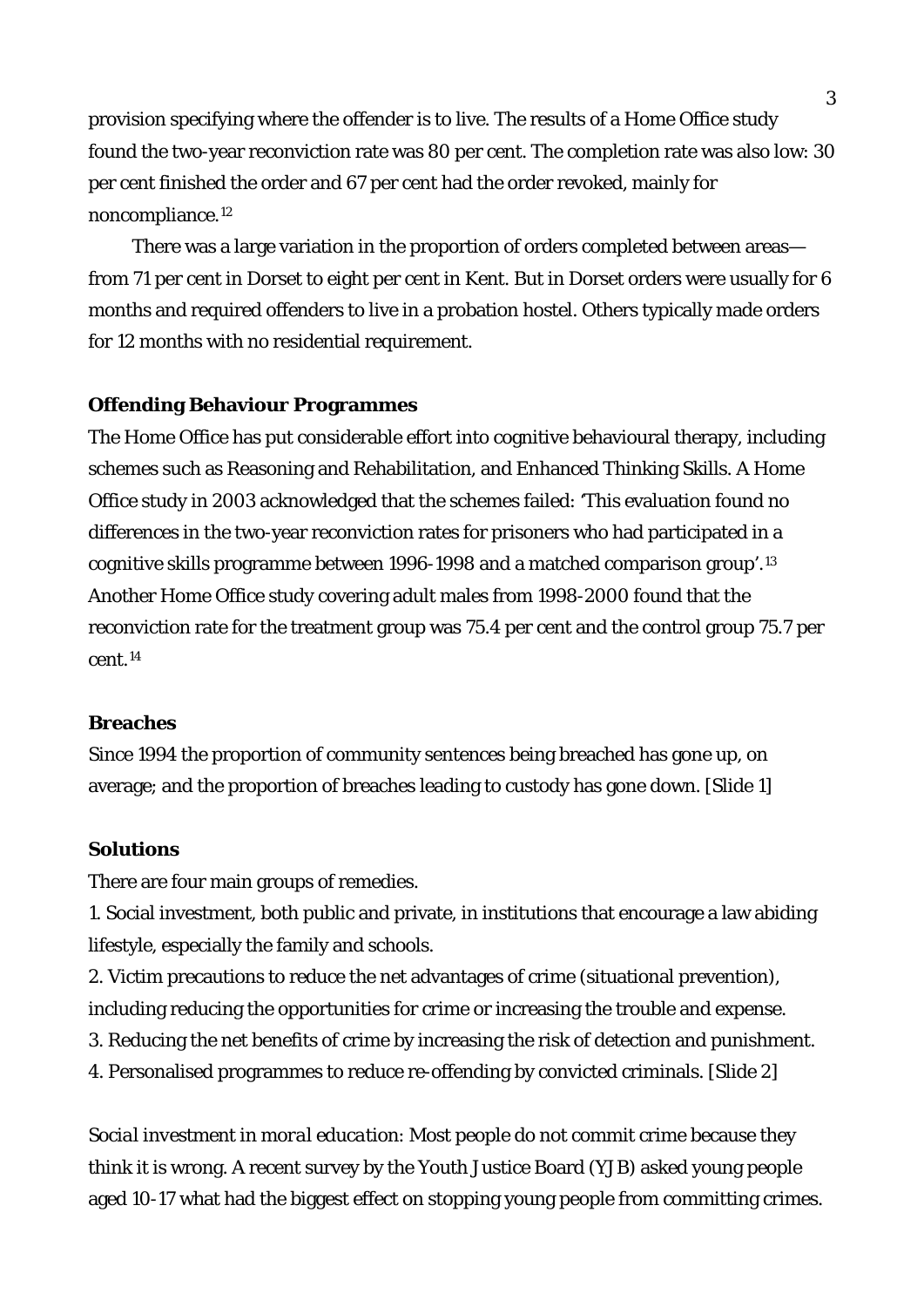Two answers stood out: 'fear of being caught' (39%) and 'worry about how parents will react' (36%).**[15](#page-4-1)**

*Victim precautions*: Burglar alarms, anti-theft devices for vehicles.

*Reduce the net benefits of crime*: More police; improved police tactics; build more prisons. [Slides 3-6]

*Rehabilitation*: In-prison education can reduce offending and in-prison therapeutic communities can reduce drug dependency.

*Education:* A study of US prisons found that 8-12 years after release inmates who had worked in prison industries were 24 per cent less likely than the control group to have reoffended; and those who had undergone vocational training were 33 per cent less likely to have reoffended.[16](#page-4-2)

*Drugs*: A Home Office survey of prisoners in 2001-02 found that 39% of prisoners interviewed had taken drugs whilst in their current prison, about one-third cannabis and 21%, heroin.[17](#page-4-3) The problem is so pervasive that prisoners who were trying to kick their habit complained to the Home Affairs Committee in 2004 that it was too easy to get drugs.[18](#page-4-4) The only effective solution is to subject every prisoner to a mandatory drug test on admission and to start treatment immediately.

 Several US schemes have led the way in drug rehabilitation, including Key-Crest in Delaware.[19](#page-4-5) [Slide 7]

### **Further Information**

[Slide 8]

 $\overline{a}$ 

## **Notes**

<sup>1</sup> *A Five Year Strategy For Protecting the Public and Reducing Re-Offending*, Cm 6717, London: TSO, February 2006, p. 21.

<sup>2</sup> Speech at Oxford University, 10 May 2006, p. 7.

<sup>3</sup> An updated version of this report was published as Sherman, L. et al., *Evidence-Based Crime Prevention*. London: Routledge, 2004.

<sup>4</sup> Gray, E. et al. *The Intensive Supervision and Surveillance Programme: the Final Report*. London: YJB, 2005, p. 50. (Hereafter: ISSP: Final Report.)

<sup>5</sup> ISSP: Final Report, p. 27.

<sup>6</sup> ISSP: Final Report, p. 54.

<sup>7</sup> ISSP: Final Report, p. 56.

<sup>8</sup> ISSP: Final Report, p. 54.

<sup>9</sup> ISSP: Final Report, p. 83.